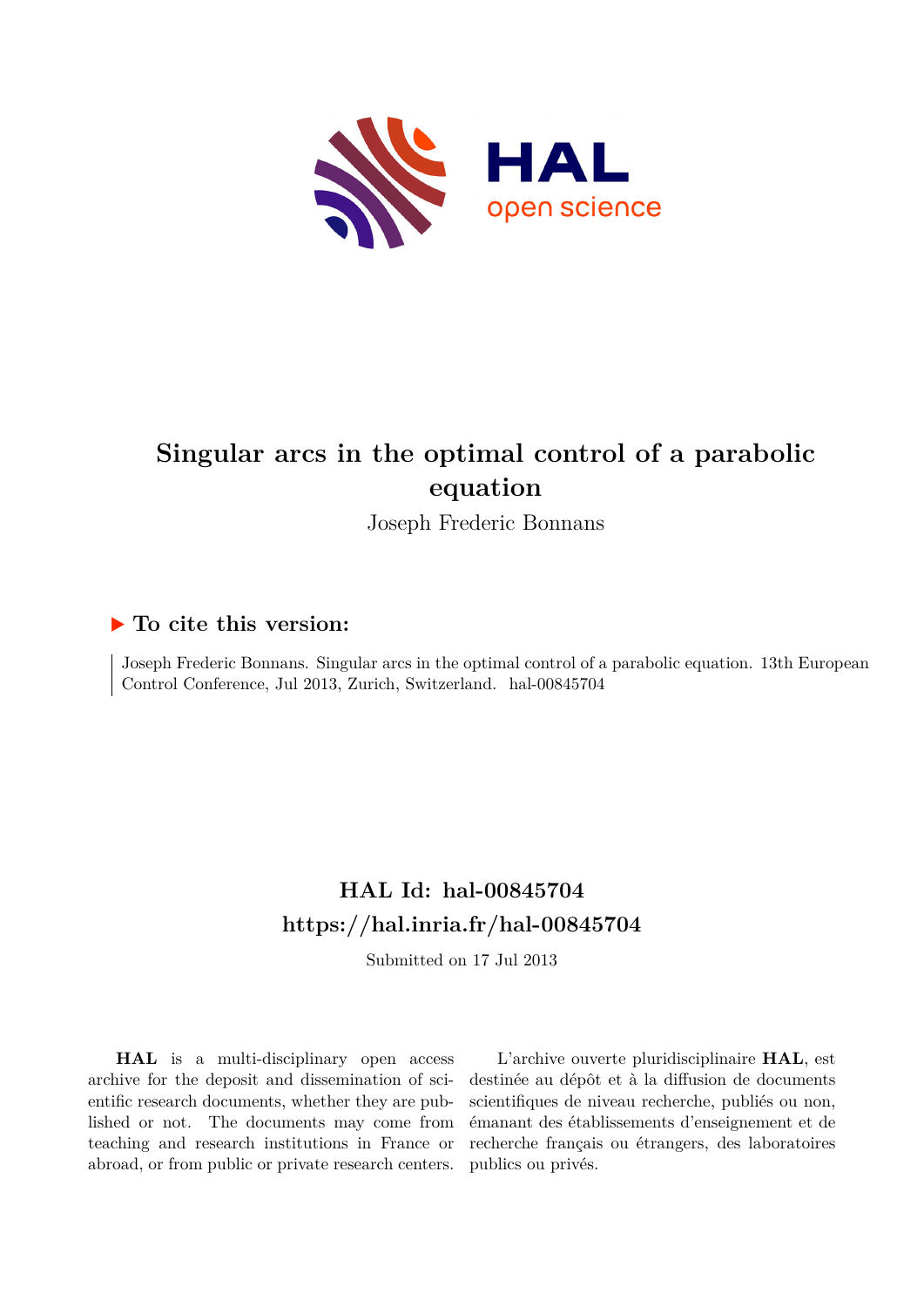# Singular arcs in the optimal control of a parabolic equation\*

J. Frédéric Bonnans<sup>1</sup>

*Abstract*— We present a theory of singular arc, and the corresponding second order necessary and sufficient conditions, for the optimal control of a semilinear parabolic equation with scalar control applied on the r.h.s. We obtain in particular an extension of Kelley's condition, and the characterization of a quadratic growth property for a weak norm.

#### I. INTRODUCTION

We consider in this paper an optimal control problem of a parabolic equation with a scalar control subject to bounds, in which the state equation and integrand of cost function are affine functions of the control. Such *affine control problems* have been extensively studied in the ODE setting. Concerning second order optimality conditions which are the subject of the paper, in the totally singular case (the one when the bounds are never active), the key results are the extended Legendre condition due to Kelley [20], and the Goh transform [18] allowing to obtain second order necessary conditions involving the primitive of the control rather than the control itself. Dmitruk [15] derived sufficient conditions for weak optimality, and in [14], [16] obtained necessary or sufficient optimality conditions in the case of a non unique multiplier. In the singular-bang setting, Poggiolini and Stefani [25] obtained second-order sufficient conditions for the strong local optimality for the minimum time problem, and Aronna et al. [1] obtained second-order necessary conditions, and some sufficient conditions without uniqueness of the multiplier.

There are very few papers on the optimal control of PDEs for affine control systems. When the control is distributed, if the constraints are not active on some open subset, it is sometimes possible to give an explicit expression of the control: this is the theory of generalized bang-bang control, see Bergounioux and Tiba [3], Tröltzsch [26], Bonnans and Tiba [5].

In the elliptic case, Casas [10] considered the case of a distributed control and obtained second order sufficient conditions. While the technique is quite specific since time does not appear, these sufficients conditions are in the spirit of those obtained in Goh's theory, since they involve an Hilbert norm that is weaker than the  $L^2$  norm of the control. Casas, Herzog and Wachsmuth [11] consider the case of an  $L<sup>1</sup>$  cost function, which may be viewed as an affine control problem if we take as new control the positive and negative parts of the original control. Casas, Clason and Kunisch

[12] study related problems in the setting of a parabolic equation. Let us also mention the recent paper discussing several models [24].

Therefore there exists presently no analogous of the Goh theory in the setting of control of parabolic equations; our goal is to set some first steps in this direction. The paper is organized as follows. We present the problem, and derive the second order necessary conditions in Goh's form in section II. Then we derive the second order sufficient conditions, that characterize quadratic growth in a weak norm, in section III. Some numerical experiments, that give an experimental argument in favor of the existence of singular arcs for optimal control problems of parabolic equations, are presented in section IV. In section V, we make additional numerical experiments for the case when the control is constrained to be Lipschitz with constant 1. We show that, as might be expected, a Fuller chattering phenomenon similar to the one described in [17] occurs. We conclude in section VI by discussing some open problems and possible extensions.

## II. SETTING AND CLASSICAL RESULTS

### *A. Setting*

Let  $\Omega$  be a smooth open subset of  $\mathbb{R}^n$ , with  $n \leq 3$ . Set  $Q := \Omega \times (0, T)$ . We recall that, for  $\mu \in [1, \infty]$  and  $p \in \mathbb{N}$ ,  $p \geq 1$ ,  $W^{p,\mu}(\Omega)$  denotes the Sobolev space of functions in  $L^{\mu}(\Omega)$  with derivatives up to order p (taken in the distribution sense) in  $L^{\mu}(\Omega)$ . We denote the closure of  $\mathcal{D}(\Omega)$  (set of  $C^{\infty}$  functions over  $\Omega$  with compact support) in  $W^{p,\mu}(\Omega)$ by  $W_0^{p,\mu}(\Omega)$ , and set  $H^p(\Omega) := W^{p,2}(\Omega)$  and  $H_0^p(\Omega) :=$  $W_0^{p,2}(\Omega)$ . Similarly,  $W^{2,1,\mu}(Q)$  denotes the Sobolev space of functions in  $L^{\mu}(Q)$  whose second derivatives in space and first derivative in time belong to  $L^{\mu}(Q)$ , and  $H^{2,1}(Q) :=$  $W^{2,1,2}(Q)$ . Set also

$$
W^{2,1,\mu}_{\Sigma}(Q) := \{ y \in W^{2,1,\mu}(Q); \quad y = 0 \text{ on } \partial\Omega \times (0,T) \}. \tag{1}
$$

The critical value

$$
\mu_c := \frac{1}{2}(n+2)
$$
 (2)

is such that, see [21, Rem. 2.5, p. 21]:

$$
W^{2,1,\mu}(Q) \subset L^{\infty}(Q), \text{ for all } \mu > \mu_c. \tag{3}
$$

Fix  $\gamma \geq 0$  and  $T > 0$ . We assume that

(i) 
$$
y_0 \in W_0^{1,\infty}(\Omega)
$$
; (ii)  $B \in W_0^{2,\infty}(\Omega)$ . (4)

We consider the following semilinear parabolic controlled equation [21]:

$$
\begin{cases}\n\dot{y}(x,t) - \Delta y(x,t) + \gamma y^3(x,t) = u(t)B(x) \\
\text{in } Q := \Omega \times [0,T], \\
y = 0 \text{ on } \partial\Omega \times [0,T]; \quad y(\cdot,0) = y_0.\n\end{cases}
$$
\n(5)

<sup>\*</sup>Proc. 13th European Control Conference, July 17-19, Zurich, to appear. This work was supported by the ITN SADCO European network.

<sup>&</sup>lt;sup>1</sup> INRIA-Saclay and Centre de Mathématiques Appliquées, Ecole Polytechnique, 91128 Palaiseau, France Frederic.Bonnans at inria.fr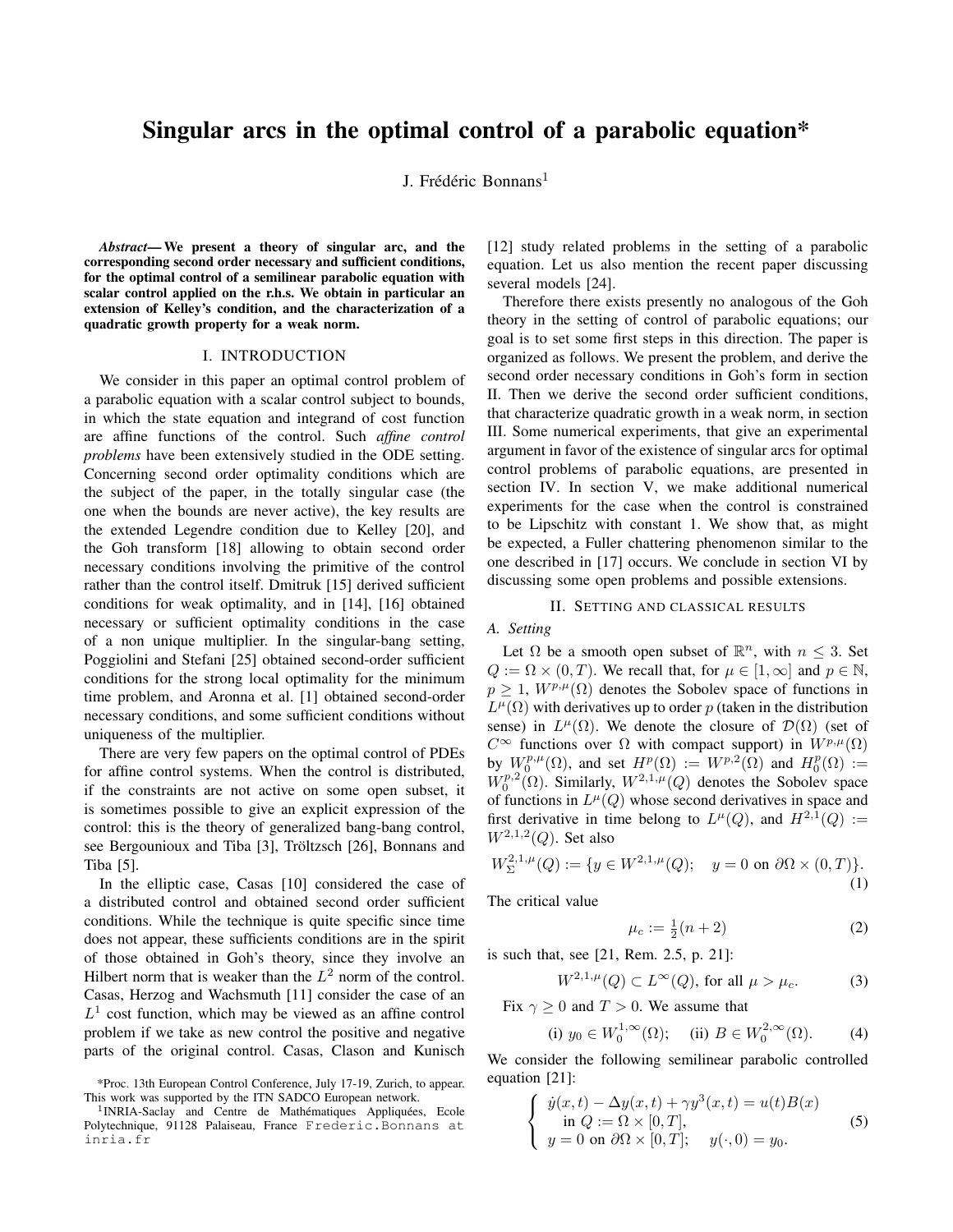This is a prototype of a semilinear equation; taking the explicit nonlinearity  $y^3$  allows to simplify the analysis of the nonlinearity and to concentrate on the essential features. Indeed, in the case when  $\gamma = 0$ , although the problem is convex, our characterization of quadratic growth is still of interest.

Consider the cost function

$$
J(u, y) = \frac{1}{2} \int_{Q} (y(x, t) - y_d(x, t))^2 dx dt + \alpha \int_{0}^{T} u(t) dt.
$$

Here  $\alpha \in \mathbb{R}$ , the *desired state*  $y_d$  belongs to  $L^{\bar{\mu}}(Q)$ , for some  $\bar{\mu}$  such that

$$
\bar{\mu} > \mu_c = \frac{1}{2}(n+2). \tag{6}
$$

We have control bounds

$$
a \le u(t) \le b, \quad \text{for all } t \in (0, T), \tag{7}
$$

for some real numbers  $a < b$ . The optimal control problem is therefore (we will be more precise on the functional framework later):

(P) 
$$
\lim_{u,y} J(u, y)
$$
 s.t. (5) and (7).

The well-posedness of the state equation can be deduced from the following result, in which we consider a more general r.h.s.:

$$
\begin{cases}\n\dot{y}(x,t) - \Delta y(x,t) + \gamma y^3(x,t) = f(x,t) \\
\text{in } Q := \Omega \times [0,T] \\
y = 0 \text{ on } \partial\Omega \times [0,T]; \quad y(\cdot,0) = y_0.\n\end{cases}
$$
\n(8)

*Proposition 2.1:* Let  $f \in L^{\infty}(Q)$  and  $y_0 \in W_0^{1,\infty}$ . Then (8) has a unique solution  $y[f]$  in  $W^{2,1,q}(Q)$  for all  $q \in$  $(1, \infty)$ , and the mapping  $f \mapsto y[f]$  is of class  $C^{\infty}$  from  $L^{\infty}(Q)$  into  $W^{2,1,\mu}(Q)$ .

*Proof:* See e.g. [6], [21].

A composition of  $C^{\infty}$  mappings being of class  $C^{\infty}$ , we obtain that

*Corollary 2.2:* With each  $u \in L^{\infty}(0,T)$  is associated a unique state  $y[u] \in W^{2,1,q}(Q)$ , for all  $q \in [2,\infty)$ , and the mapping  $u \mapsto y[u]$  is of class  $C^{\infty}$ .

*Theorem 2.3:* The problem (P) has a nonempty set of solutions. If  $\gamma = 0$ , then the solution is unique.

*Proof:* The existence is obtained by standard arguments based on minimizing sequences, passing to the limit on the nonlinearity of the state equation, see e.g. [6], [21]. If  $\gamma = 0$ since the cost function is strictly convex w.r.t. the state, the optimal state is unique, and then so is the optimal control.

In the sequel we denote by  $(\bar{u}, \bar{y})$  a solution of  $(P)$ .

#### *B. First order optimality system*

The costate equation is

$$
\begin{cases}\n-\dot{\bar{p}} - \Delta \bar{p} + 3\gamma \bar{y}^2 \bar{p} = \bar{y} - y_d \quad \text{in } Q \\
\bar{p} = 0 \text{ on } \partial \Omega \times [0, T]; \quad \bar{p}(\cdot, T) = 0.\n\end{cases} \tag{9}
$$

Since  $y_d \in L^{\bar{\mu}}(Q)$ , this equation has a unique solution  $\bar{p} \in$  $W^{2,1,\bar{\mu}}(Q) \subset L^{\infty}(Q)$ . We denote by  $F(u) := J(u,y[u])$ the cost viewed as function of the control only. This is a function of class  $C^{\infty}$  over  $L^{\infty}(0,T)$ . In the context of affine control problems, it is customary to call *switching function* the following amount

$$
\Psi(t) := \alpha + \int_{\Omega} B(x)\bar{p}(x,t) \mathrm{d}x.
$$
 (10)

The linearized state equation is

$$
\begin{cases}\n\dot{z} - \Delta z + 3\gamma \bar{y}^2 z = v(t)B(x) & \text{in } Q, \\
z = 0 \text{ on } \partial\Omega \times [0, T]; \quad z(\cdot, 0) = 0.\n\end{cases}
$$
\n(11)

For  $v \in L^2(Q)$ , it has a unique solution  $z[v] \in H^{2,1}(Q)$ . The following result is classical.

*Lemma 2.4:* The switching function coincides with the derivative of  $F$ , in the sense that

$$
DF(\bar{u})v = \int_0^T \Psi(t)v(t)dt
$$
, for all  $v \in L^{\infty}(0, T)$ . (12)  
Proof: Let  $z = z[v]$  denote the solution of the linearized

state equation (11). By the chain rule, we have that using the integration by parts formula

$$
DF(u)v = \int_{Q} (y - y_d)z dx dt + \alpha \int_{0}^{T} v(t) dt
$$
  
\n
$$
= \int_{Q} (-\dot{p} - \Delta \bar{p} + 3\gamma \bar{y}^2 \bar{p})) z(x, t) dx dt
$$
  
\n
$$
= +\alpha \int_{0}^{T} v(t) dt
$$
  
\n
$$
= \int_{Q} \bar{p}(\dot{z} - \Delta z + 3\gamma \bar{y}^2 z) dx dt + \alpha \int_{0}^{T} v(t) dt
$$
  
\n
$$
= \int_{Q} \bar{p}(x, t) B(x)v(t) dx dt + \alpha \int_{0}^{T} v(t) dt.
$$
\n(13)

The conclusion follows.

The (again classical) *first order optimality conditions* follow, denoting the contact set by  $I(\bar{u}) = I_a(\bar{u}) \cup I_b(\bar{u}),$ where

$$
I_a(\bar{u}) := \{ t \in (0, T); \ u(t) = a \}; \tag{14}
$$

and

$$
I_b(\bar{u}) := \{ t \in (0, T); \ \ u(t) = b \}. \tag{15}
$$

Note that these sets are defined up to a null measure set. *Proposition 2.5:* We have that up to a null measure set:

 $\{t; \Psi(t) > 0\} \subset I_a(\bar{u}); \quad \{t; \Psi(t) < 0\} \subset I_b(\bar{u}).$  (16) We next need to analyze the first and second derivative of the switching function. The switching function has a derivative in  $L^2(0,T)$ , and since  $B \in W_0^{2,\infty}(\Omega)$ , we have that

$$
\begin{cases}\n\dot{\Psi}(t) := -\int_{\Omega} B(x) \Delta \bar{p}(x, t) dx \\
+ \int_{\Omega} B(x) (3\bar{y}^2(x, t)\bar{p}(x, t) - \bar{y}(x, t) + y_d(x, t)) dx \\
= -\int_{\Omega} \bar{p}(x, t) \Delta B(x) dx \\
+ \int_{\Omega} B(x) (3\bar{y}^2(x, t)\bar{p}(x, t) - \bar{y}(x, t) + y_d(x, t)) dx.\n\end{cases} (17)
$$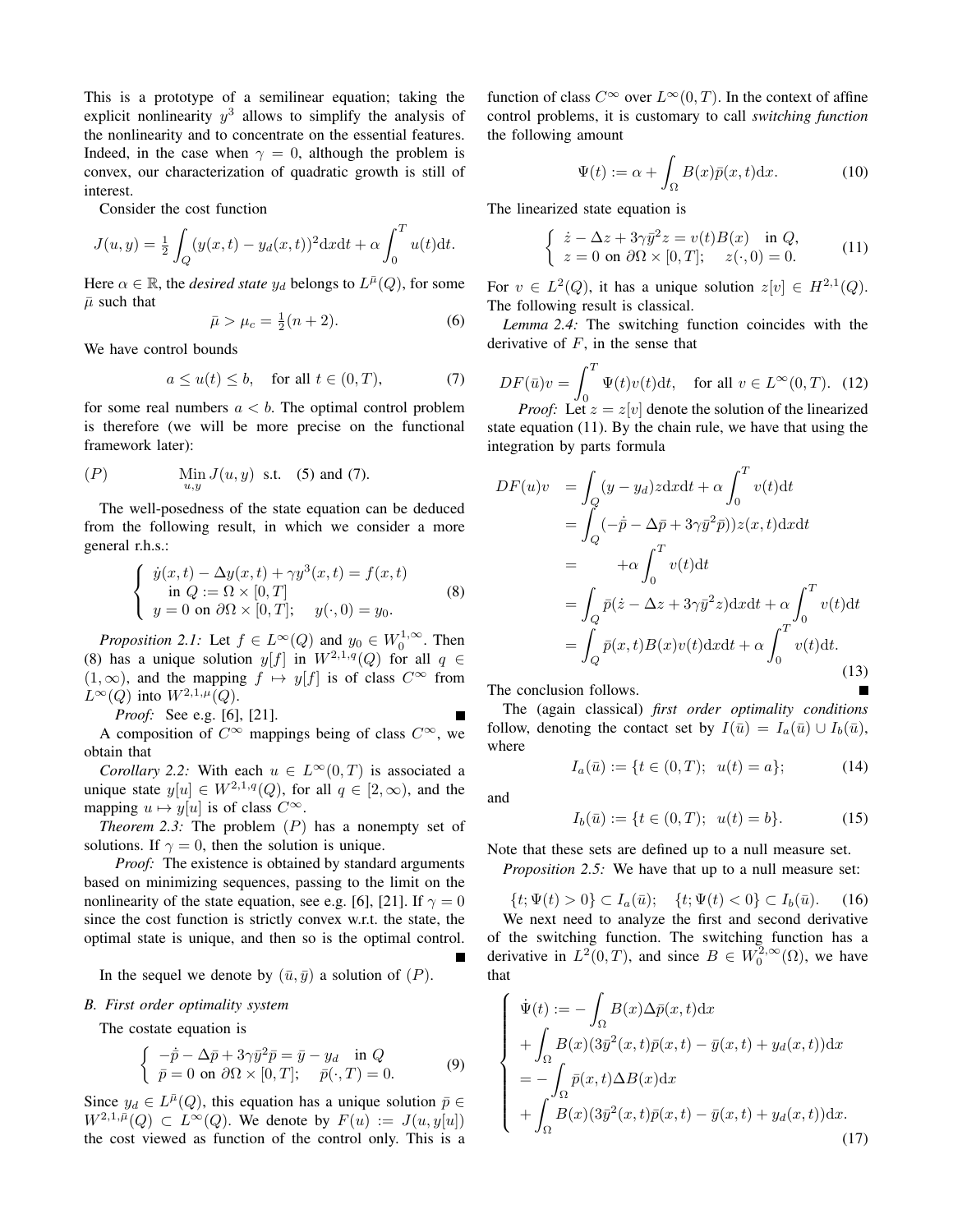As expected from the theory of affine control problems in the case of ODEs, the derivative of the switching function does not depend on the control. Set

$$
\begin{cases}\n\kappa(x,t) &:= 1 - 6\gamma \bar{p}(x,t)\bar{y}(x,t), \quad (x,t) \in Q; \\
R(t) &:= \int_{\Omega} \kappa(x,t)B(x)^2 dx.\n\end{cases}
$$
\n(18)

It is easily checked that  $\kappa(x, t)$  and  $R(t)$  are essentially bounded. By (17), if  $y_d$  is smooth enough,  $\Psi$  has a second derivative in  $L^2(0,T)$ . The latter is necessarily an affine function of the control, and it is easily checked that the following holds:

$$
R(t) := -\frac{\partial \ddot{\Psi}(t)}{\partial u}.
$$
 (19)

In view of Kelley's result in [20], and of its extension to the case of control constraints in [1], we may expect that  $R(t) \geq 0$  if the control constraints are not active near time t. We will indeed prove this result.

#### *C. Classical second order necessary conditions*

We will state second order necessary conditions based on the polyhedricity concept [19], [23]; see e.g., in an elliptic framework, [8, Section 6.3]. We first need to define boundary and singular arcs.

*Definition 2.6:* Let  $t_1$ ,  $t_2$  belong to  $[0, T]$  with  $t_1 < t_2$ . We say that  $(t_1, t_2)$  is a *singular arc* if there exists  $\varepsilon > 0$ such that  $\bar{u}(t) \in [a + \varepsilon, b - \varepsilon]$  for a.a.  $t \in (t_1, t_2)$ , a *lower bound arc* if  $\bar{u}(t) = a$  for a.a.  $t \in (t_1, t_2)$ , and an *upper bound arc* if  $\bar{u}(t) = b$  for a.a.  $t \in (t_1, t_2)$ . Lower and upper bound arcs are called boundary arcs.

We will consider only maximal arcs (that are not stricly included in another arc) and assume that

There are finitely many maximal arcs,  
and the union of their closure is 
$$
[0, T]
$$
, (20)

We call the arc starting at time  $0$  (finishing at time  $T$  an initial (a final) arc. and the *strict complementarity hypothesis*, in the sense that

$$
\begin{cases} \Psi \text{ has nonzero values over each boundary arc,} \\ \Psi(0) \neq 0 \text{ in case of an initial boundary arc,} \\ \Psi(T) \neq 0 \text{ in case of an final boundary arc.} \end{cases}
$$
 (21)

Note that,  $\Psi$  being a continuous function, the above definition makes sense. We may then redefine "punctually" the contact sets  $I_a(\bar{u})$  and  $I_b(\bar{u})$  as

$$
\begin{cases}\nI_a(\bar{u}) = \{t \in [0, T]; \Psi(t) > 0\}; \\
I_b(\bar{u}) = \{t \in [0, T]; \Psi(t) < 0\}.\n\end{cases}
$$
\n(22)

Assuming strict complementarity, we have that the critical cone  $C(\bar{u})$  and its extension  $C_2(\bar{u})$  to  $L^2(0,T)$  have the following expressions:

$$
\begin{cases} C_2(\bar{u}) = \{v \in L^2(0,T); \quad v(t) = 0, \ t \in I(\bar{u})\};\\ C(\bar{u}) := C_2(\bar{u}) \cap L^{\infty}(0,T). \end{cases}
$$
(23)

We recall that the linearized state equation and its solution denoted by  $z[v]$  were defined in (11). The following quadratic form (where  $\kappa \in L^{\infty}(Q)$  has been defined in (18)) is obviously well-defined and continuous over  $L^2(\Omega)$ :

$$
Q(v) := \int_{Q} \kappa(x, t) z(x, t)^2 \mathrm{d}t. \tag{24}
$$

*Theorem 2.7:* We have that

$$
Q(v) \ge 0 \quad \text{for all } v \in C_2(\bar{u}). \tag{25}
$$

*Proof:* The technique is classical and similar to the one in [8, Section 6.3].

## *D. Goh transform*

We next extend the Goh transform theory [18] to the present setting as follows. Define the "new control"  $w(t) =$  $\int_0^t v(t) dt$ , and the "new linearized state"  $\xi = z - w(t)B(x)$ . The latter satisfies  $\dot{\xi} = \dot{z} - uB = \Delta z - 3\bar{y}^2 z$ , and so is solution of

$$
\begin{cases}\n\dot{\xi}(x,t) - \Delta \xi(x,t) + 3\bar{y}(x,t)^2 \xi(x,t) \\
= w(t) \Delta B(x) - 3w(t)\bar{y}(x,t)^2 B(x) \text{ in } \Omega. \\
\xi = 0 \text{ on } \partial \Omega \times [0,T]; \quad \xi(\cdot,0) = 0.\n\end{cases}
$$
\n(26)

Since  $\bar{y} \in L^{\infty}(Q)$ , (4) implies that (26) has a unique solution  $\xi[w] \in W^{2,1,s}(Q)$  whenever  $w \in L^s(0,T)$ , with  $s \in [2,\infty)$ .

In view of (20) the set of *primitives of critical directions* in with value 0 at time 0 is therefore

$$
PC(\bar{u}) = \{w \in W^{1,\infty}(0,T); \ \dot{w}(t) = 0, \ t \in I(\bar{u})\}. \tag{27}
$$

Set

$$
\hat{Q}(w) = \int_Q \kappa(x, t) (\xi[w](x, t) + w(t)B(x))^2 dt. \tag{28}
$$

Again this quadratic form is well defined and continuous over  $H^1(0,T)$ , and obviously  $Q(v) = \hat{Q}(w)$ . By (25) and the previous discussion we get

*Lemma 2.8:* We have that  $\hat{Q}(w) \geq 0$ , for all  $w \in PC(\bar{u})$ . Next, observe that the closure in  $L^2$  of primitives of critical directions is

$$
PC_2(\bar{u}) = \begin{cases} w \in L^2(0,T); & \dot{w}(t) = 0, \ t \in I(\bar{u}); \\ w = 0 \text{ on an initial boundary arc.} \end{cases}
$$
, (29)

where we take the time derivative of  $w$  in the distribution sense, on the relative interior of the set of times where the constraint is active. Then  $\dot{Q}$  has a continuous extension over  $L^2(0,T)$ . With lemma 2.8 we deduce that

*Lemma 2.9:* We have that  $\hat{Q}(w) \geq 0$ , for all  $w \in PC_2(\bar{u})$ . *Corollary 2.10:* We have that

$$
R(t) \ge 0, \quad \text{for } t \notin I(\bar{u}).\tag{30}
$$

*Proof:* Consider the problem of minimizing the quadratic form  $\ddot{Q}$  over the set

$$
PC_2'(\bar{u}) = \{ w \in L^2(0, T); \quad w = 0 \text{ on } I(\bar{u}) \}. \tag{31}
$$

Since  $PC'_2(\bar{u}) \subset PC_2(\bar{u})$ , we have that  $\bar{w} = 0$  is solution of this problem. By the Legendre condition for this problem (itself a consequence of Pontryagin's principle [9]), we deduce that the conclusion holds.

*Remark 2.11:* As in the finite dimensional setting we have recovered the Kelley condition [20]: when the control constraint is not active, (19) is nonnegative.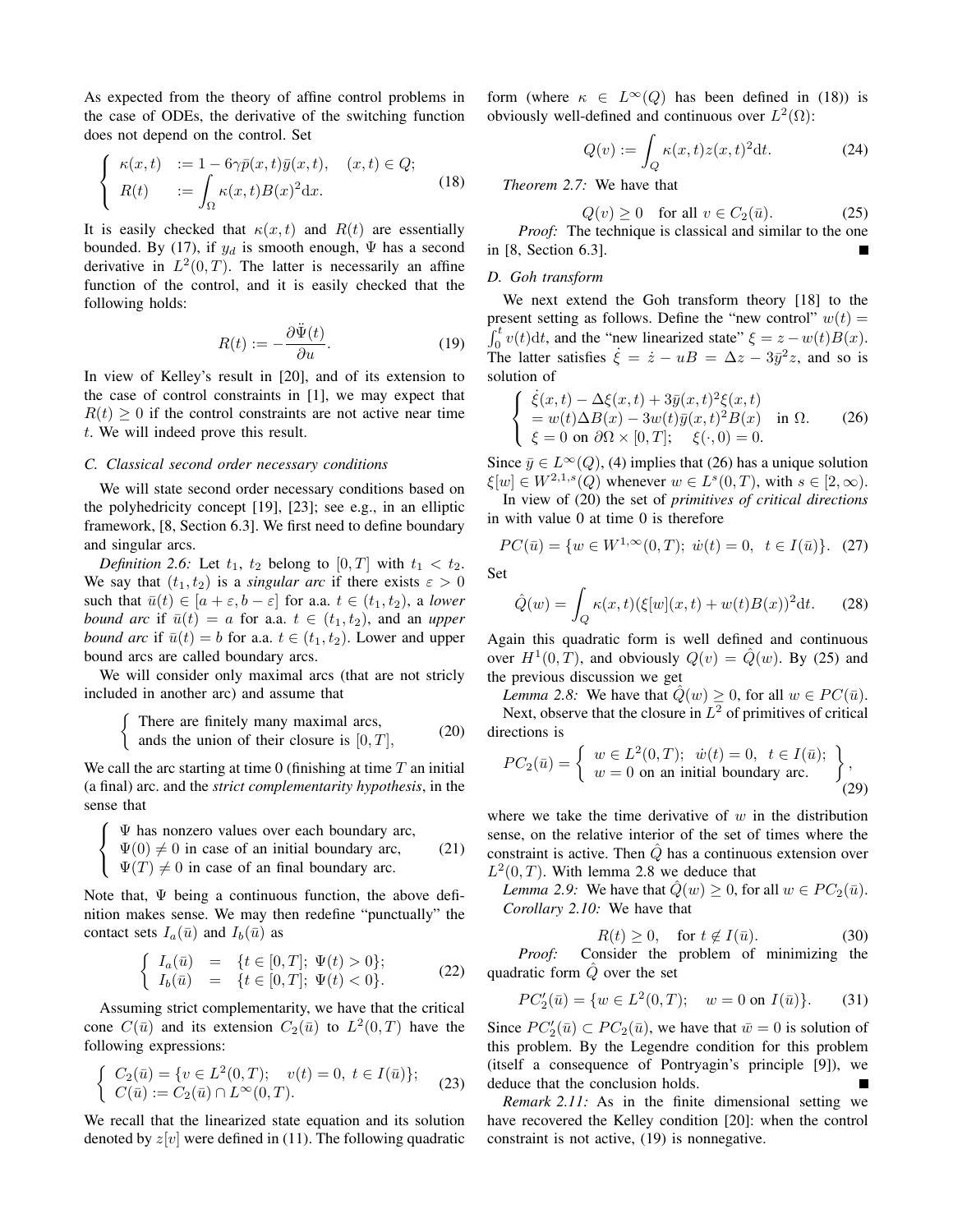#### III. SECOND ORDER SUFFICIENT CONDITIONS

We first state the main result of this section and skip the proofs for reason of brevity, but note that it involves several ideas from [1]; see [4] for details.

Consider the following condition:

$$
\begin{cases}\n\text{There exists } \rho > 0 \text{ such that} \\
\hat{Q}(w) \ge \rho \|w\|_2^2, \text{ for all } w \in PC_2(\bar{u}).\n\end{cases} \tag{32}
$$

*Theorem 3.1:* Let  $(20)-(21)$  and  $(32)$  hold, and assume that there are no bang-bang junction. Then there exists  $\rho' > 0$ such that, if  $u$  is a feasible point of  $(P)$ , then setting  $v := u - \bar{u}$  and  $w(t) = \int_0^t v(s) ds$ , we have that

 $J(\bar{u}+v) \ge J(\bar{u}) + \rho' ||w||_2^2$ , if  $||v||_2$  is small enough. (33) The proof is based on the following estimate of the remainder of the second order Taylor expansion of the cost function.

*Proposition 3.2:* Let  $\bar{u} + v$  be feasible, and set  $w(t) =$  $\int_0^t v(s)ds$ . Then we have that:

$$
J(\bar{u} + v) = J(\bar{u}) + \int_{Q} \Psi v + \frac{1}{2} \hat{Q}(w) + O(||y - \bar{y}||_{\infty} ||w||_{2}^{2}).
$$
\n(34)

*Remark 3.3:* This is to be compared to the classical expansion, consequence of the Implicit Function Theorem, taking  $L^{\infty}(0,T)$  as control space, i.e.

$$
J(\bar{u} + v) = J(\bar{u}) + \int_{Q} \Psi v + \frac{1}{2} \hat{Q}(w) + O(||v||_{\infty}^{3}).
$$
 (35)

#### IV. NUMERICAL EXPERIMENTS



Fig. 1. Optimal control:  $u \in [-1, 1]$ .



Fig. 2. State at boundary  $x = 0$ .



Fig. 3. State at boundary  $x = 1$ .

An open question is the existence of singular arcs. We could consider the convex case when  $\gamma = 0$  and try to solve explicitly the optimality system; this however seems very difficult. We refer to Dhamo and Tröltzsch [13] for an example of an almost analytic resulution of an optimality sytem, in the context of parabolic equations.

On the other hand we can try numerical experiments and see if a singular arc seems to occur and is stable with respect to the discretization. We discretize the problem by standard finite differences, and solve the resulting optimal control problem with finitely many states using the optimal control toolbox BOCOP [7], which itself uses the nonlinear programming solver IPOPT [27].

The problem consists in controlling the one dimensional heat equation (and so here  $\gamma = 0$ ) by the Neumann condition at one end. More precisely,  $\Omega = (0, 1)$ , the control is the Neumann condition at  $x = 0$ , and the Neumann condition at  $x = 1$  is zero. We present the results with time horizon  $T = 10$ , obtained with 50 space steps, 200 time steps, the implicit Euler scheme, and taking  $y_0 = 1$ ,  $y_d = 0$ ,  $\alpha = 0$ . We display next the optimal control, and the states function of time. The control constraint is  $u(t) \in [-1, 1]$ , and we see that it is not active for  $t \geq 5$ . The same behavior is observed if we perturb the data and stepsize. So we may conjecture that this problem really has a singular arc.

#### V. A FULLER TYPE PHENOMENON

We next discuss the case when a constraint  $\dot{u} \in [-1, 1]$ is added to the previous problem. This can be interpreted as an infinite dimensional extension of the classical Fuller problem [17]. This is a case where the Goh transform should be performed two times in order to get a non degenerate quadratic form in the expression of the optimality conditions. The idea of performing multiple Goh transform was already in the original paper by Goh [18]. Another aspect of Fuller's problem is the chattering phenomenon: there is an infinite sequence of bang arcs (whose length decrease in a geometrical way) before the entry point for the singular arc.

So we may expect a similar behavior for the control of the heat equation. We display in figures 4 and 5 the Neumann condition and its derivative, with 500 time steps (such a large number is necessary in order to observe possible oscillations). We indeed observe damped oscillations that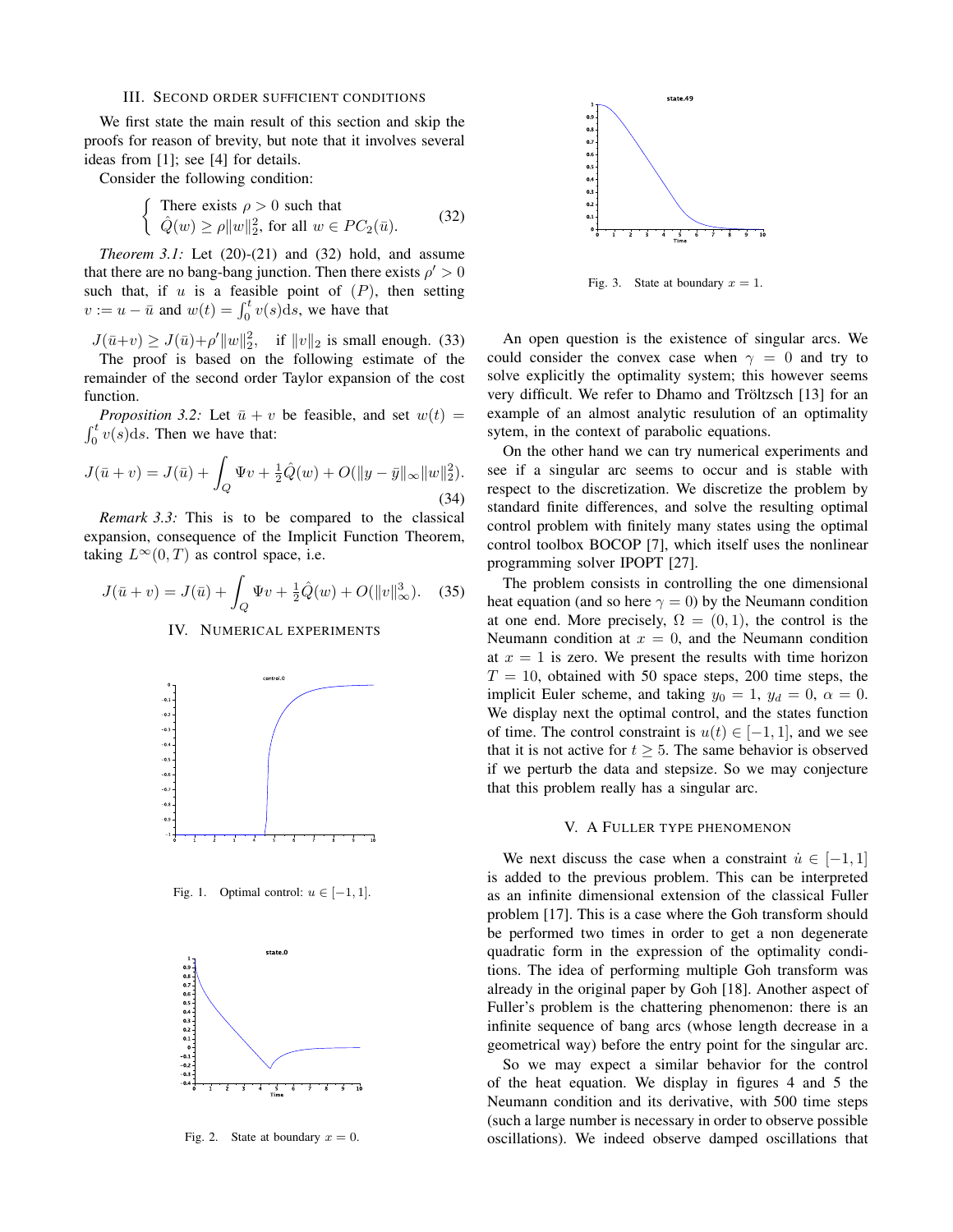typically occur in the simulation of Fuller's problem, a zoom of which is displayed in figure 6.



Fig. 4. Neumann condition  $u \in [-1, 1]$  with bounded derivative.



Fig. 5. Derivative of the Neumann condition, restricted to  $[-1, 1]$ .



Fig. 6. Zoom on the derivative of the Neumann condition.

## VI. CONCLUSION

We have established second order necessary and sufficient conditions for the local optimality of an optimal control problem of a parabolic equation, the Hamiltonian being affine w.r.t. the control, in the case when the optimal control has a singular arc. The main result is a characterization of a weak form of quadratic growth, that extends to the setting of control of parabolic equations the recent results and techniques in [1] (see in particular the proof of our key theorem 3.1).

It is not easy to prove if such singular arcs occur. However, we give strong numerical arguments supporting such an existence, actually in the case of a boundary control.

Quite often, in real engineering devices, the action on the state equation is not the control itself, but rather the result of some integrations of the real control. Then the original control and u becomes a state variable, which is of course subject to bounds. In the case of a single integration we have presented in the previous section some numerical results showing that a Fuller chattering phenomenon occurs. Observe that the former control now becomes a state. This raises the question of extending the present framework to the case of state constraints. Let us observe that little is known, even in the ODE setting; see however the analysis of optimality conditions in [22].

We note that, in the ODE setting, the design and proof of local convergence of shooting algorithms for such problems were recently obtained [2]. Since the backward heat equation is ill-posed, an extension of the shooting algorithm may be out of reach. However, similar algorithms based on junction times and on the final rather than initial value of the costate might be meaningful.

The present study deals with a simple case. It seems possible and of interest to extend our results in several directions. (i) The case of finitely many control variables, which does not seem to be essentially more complicated. (ii) The case when the coefficients of the control, in the cost function and state equation, also depend on the state, and when a terminal cost and finitely many final state constraints are present. While this case is well-understood in the ODE setting [1], the extension to the parabolic case clearly needs some efforts.

#### **REFERENCES**

- [1] M.S. Aronna, J.F. Bonnans, A.V. Dmitruk, and P.A. Lotito. Quadratic order conditions for bang-singular extremals. *Numerical Algebra, Control and Optimization, AIMS Journal*, 2(3):511–546, 2012.
- [2] S. Aronna, J.F. Bonnans, and P. Martinon. A well-posed shooting algorithm for optimal control problems with singular arcs. *J. Optim. Theory Appl*, (7763), 2011. Online First, Jan. 2013.
- [3] Maïtine Bergounioux and Dan Tiba. General optimality conditions for constrained convex control problems. *SIAM J. Control Optim.*, 34(2):698–711, 1996.
- [4] J. F. Bonnans. Optimal control of a semilinear parabolic equation with singular arcs. Rapport de recherche RR-8099, INRIA, October 2012.
- [5] J. F. Bonnans and D. Tiba. Control problems with mixed constraints and application to an optimal investment problem. *Math. Rep. (Bucur.)*, 11(61)(4):293–306, 2009.
- [6] J.F. Bonnans and P. Jaisson. Optimal control of a parabolic equation with time-dependent state constraints. *SIAM J. Control Optim*, 48(7):4550–4571, 2010.
- [7] J.F. Bonnans, P. Martinon, and V. Grélard. Bocop v1.0.3: A collection of examples. url: www.bocop.org, June 2012.
- [8] J.F. Bonnans and A. Shapiro. *Perturbation analysis of optimization problems*. Springer-Verlag, New York, 2000.
- [9] E. Casas. Pontryagin's principle for state-constrained boundary control problems of semilinear parabolic equations. *SIAM J. Control Optim.*, 35(4):1297–1327, 1997.
- [10] E. Casas. Second order analysis for bang-bang control problems of PDE. *SIAM J. Control Optim.*, 50(4):2355–2372, 2012.
- [11] E. Casas, R. Herzog, and G. Wachsmuth. Optimality conditions and error analysis of semilinear elliptic control problems with  $L<sup>1</sup>$  cost functional. *SIAM J. Optim.*, 22(3):795–820, 2012.